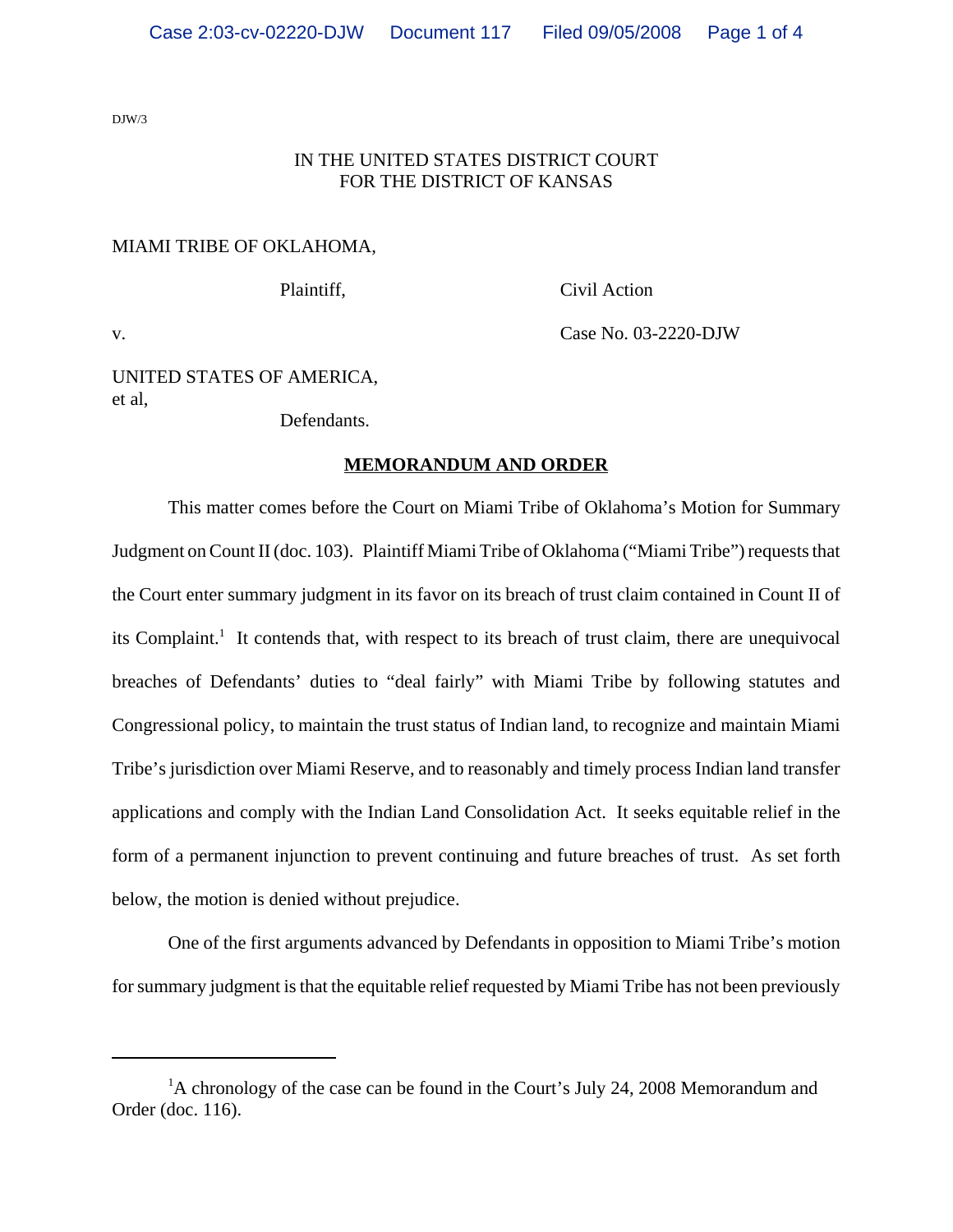pled and is therefore not before the Court. They point out that Miami Tribe has never been granted leave by the Court to file an amended complaint, which contains the equitable relief sought in the motion for summary judgment, and, therefore, it would be inappropriate for the Court to grant the relief requested in the motion for summary judgment.

The Court has reviewed the relief sought by Miami Tribe's original Complaint along with the equitable relief requested in Miami Tribe's Motion for Summary Judgment. Based upon this review, the Court finds that the equitable relief sought here is quite different than the relief sought in the original Complaint. In the original Complaint (doc. 1), the prayer for relief in Count II asks the Court to "enter an order of the Court and a writ of mandamus that compels the federal agencies to approve Smith's transfer of one-third of his interest in Miami Reserve No. 35 to the United States Department of Interior in trust for the benefit of the Miami Tribe." However, in its Motion for Summary Judgment on Count II, Miami Tribe asks the Court for the following equitable relief: (1) a permanent injunction against Defendants forever barring them from denying that the Miami Reserve is Indian trust land held by the United States for the benefit of the beneficial owners, including, but not limited to the Miami Tribe of Oklahoma; (2) a permanent injunction forever barring Defendants from denying that the Miami Tribe has jurisdiction over the Miami Reserve; and (3) a court order that Defendants shall not take more than one hundred eighty days to process future applications for transfers of interests in the Miami Reserve to the Miami Tribe.

As the equitable relief sought in the motion for summary judgment has not been previously pled in the Complaint and significantly expands the scope of the relief sought, the Court cannot grant any of the relief sought by Miami Tribe, even if it were to find that Miami Tribe had established a breach of trust by Defendants. Miami Tribe's Motion for Summary Judgment on Count II, therefore,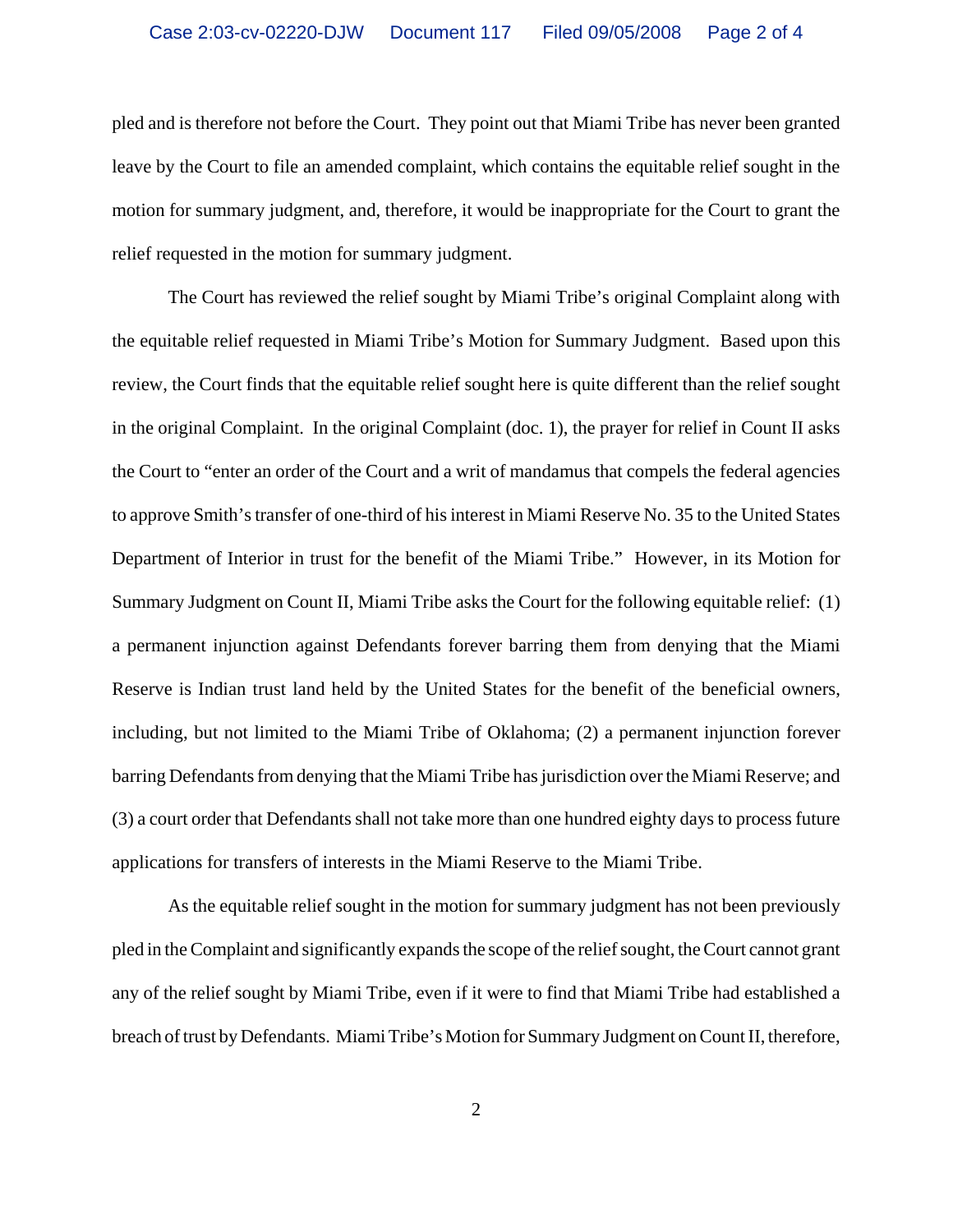will be denied without prejudice.

In response to Defendants' argument that the equitable relief requested has not been previously pled, the Miami Tribe asserts a renewed request for leave to file an amended complaint to conform to the evidence presented if the Court finds the equitable relief requested in its motion for summary judgment is deemed outside the complaint. Miami Tribe previously filed a Motion For Leave Of Court To File Amended Complaint (doc. 41) on December 16, 2005. That motion sought leave to amend Count II of the Complaint to conform to the evidence and to more concisely describe its requested equitable relief. By Memorandum And Order dated May 22, 2006 (doc. 73), the Court deemed the motion to be moot based upon its determination that Counts II and III should be stayed pending the BIA's disposition of the APA remand proceedings in Count I.

The Court-imposed stay of Counts II and III has now expired upon the October 23, 2007 post-remand decision approving Smith's application for transfer. In light of this development, the Court finds that Miami Tribe's renewed request for leave to file an amended complaint to be well taken. Where Miami Tribe seeks to expand the scope of relief sought in its original Complaint, it would violate fundamental fairness and the purpose of notice pleading for the Court to take up the motion for summary judgment without a formal amendment to the pleadings. Allowing Miami Tribe the opportunity to file a motion for leave to amend its complaint will serve the policy of giving Defendants fair notice of the equitable relief sought and the grounds for the breach of trust claim. This will give Defendants an opportunity to respond to the expanded scope of equitable relief sought and its corresponding allegations.

**IT IS THEREFORE ORDERED THAT** Plaintiff Miami Tribe's Motion for Summary Judgment on Count II (doc. 103) is denied without prejudice. Plaintiff Miami Tribe is hereby